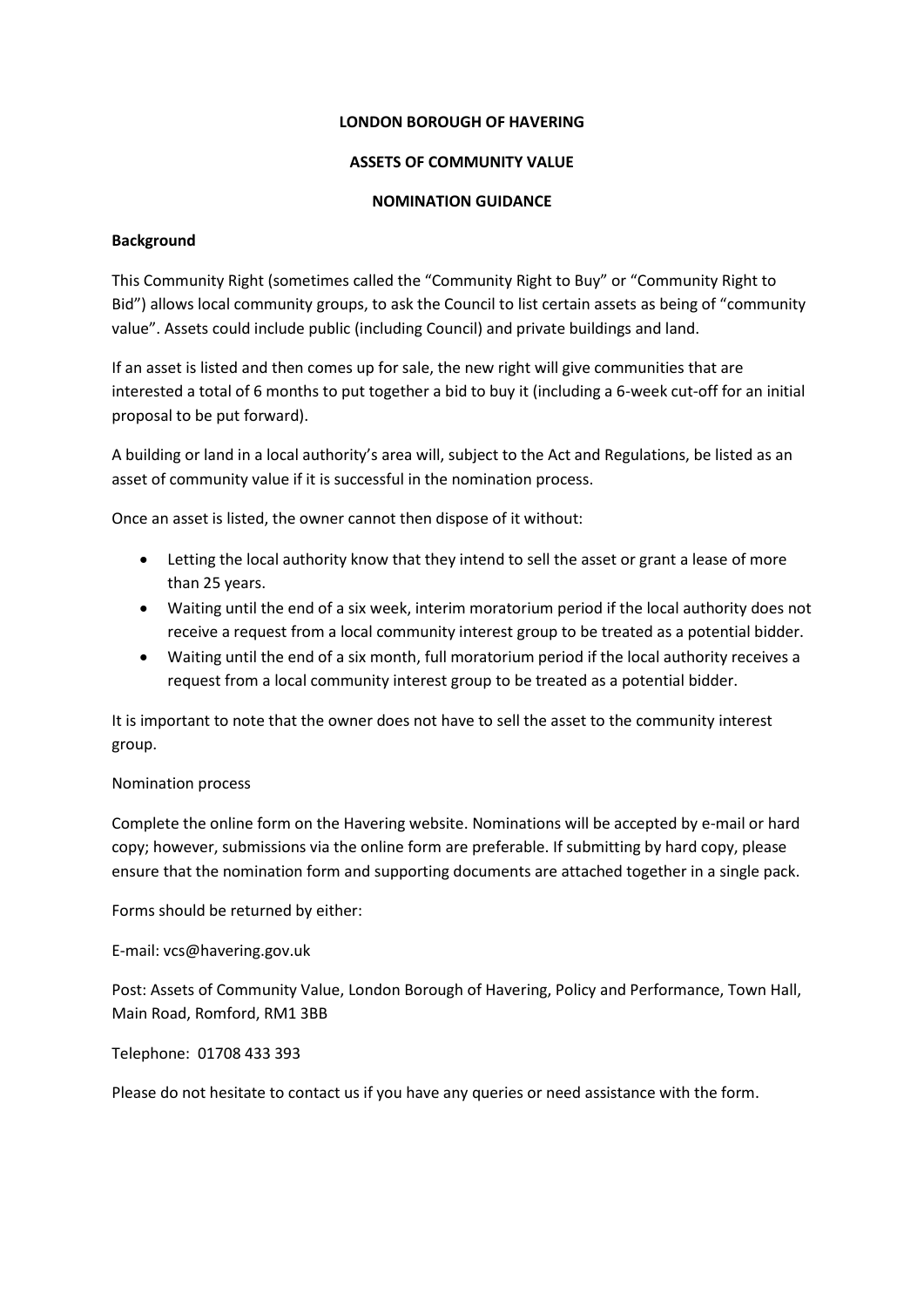If your nomination form is complete we will acknowledge receipt within 5 working days and enter it into the assessment process.

If your nomination form is not fully completed, illegible or the necessary documentation is not attached, it will be returned unprocessed within 5 working days of receipt to the contact person given on your nomination form.

A decision on whether to list the asset will be made within 8 weeks of the receipt of a completed nomination form. Following this, an outcome will be communicated to the contact person given on your nomination form.

# **Completing the Nomination Form**

Section 1

## **Contact details**

1.1 - 1.3 - Please give contact details of the organisation submitting the nomination form as well as the main contact person who can be reached if there are any queries about the nomination form and to whom correspondence can be sent.

## 1.4 - What type of organisation are you?

The types of organisations eligible for making a nomination are currently defined in Paragraph 5 of the Assets of Community Value Regulations 2012.

Please state which of the following type of organisation you are and attach the related supporting evidence where appropriate:

### **Eligible organisation types**

Evidence to be supplied:

- a) a body designated as a neighbourhood forum pursuant to section 61F of the Town and Country Planning Act 1990;
- b) a parish council;
- c) an unincorporated body
	- i) whose members include at least 21 local individuals, and
	- ii) which does not distribute any surplus it makes to its members;
- d) a charity, including registration number;
- e) a company limited by guarantee which does not distribute any surplus it makes to its members;
- f) an industrial and provident society which does not distribute any surplus it makes to its members; or
- g) a community interest company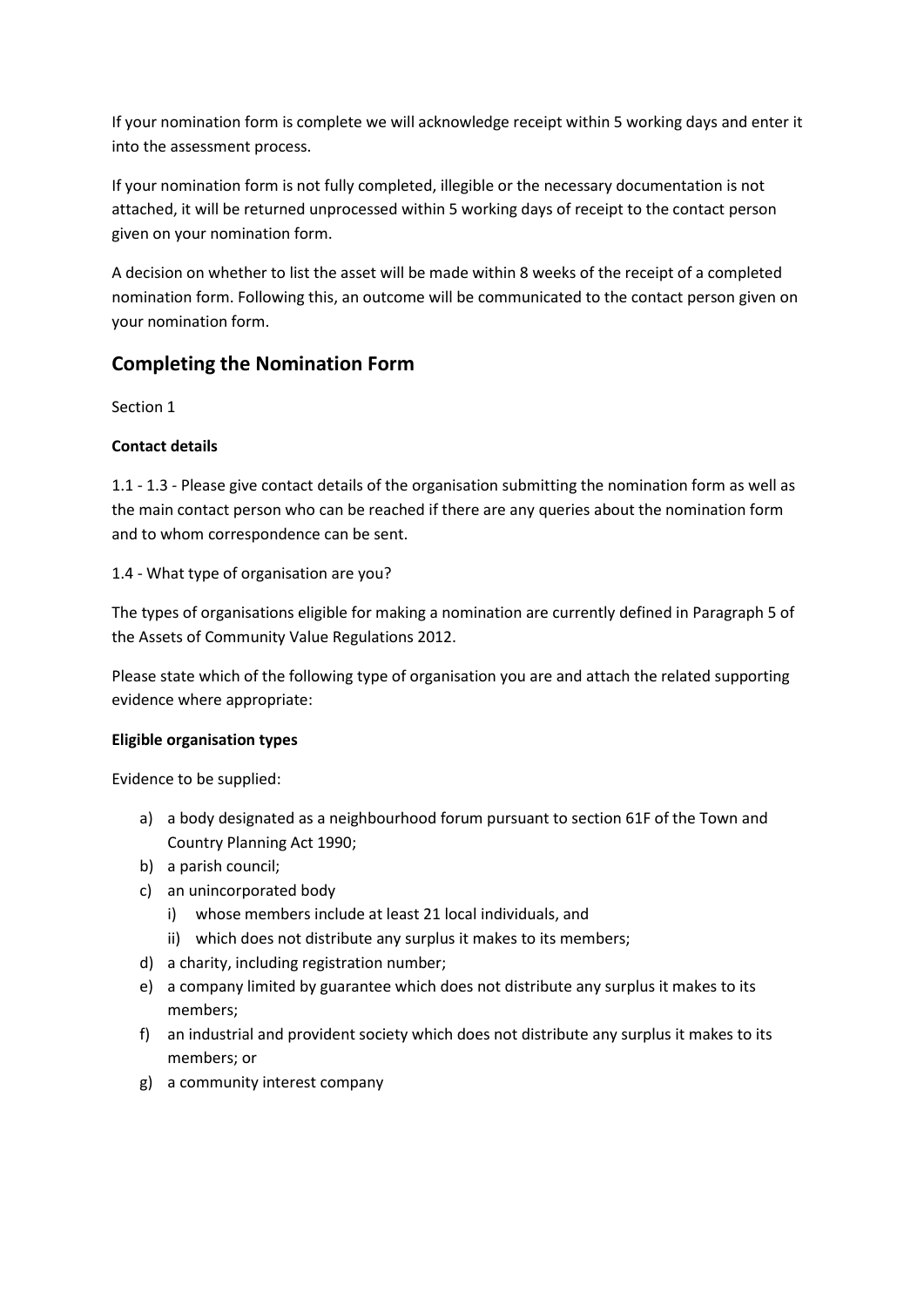Please include - Articles of Association, Constitutions, Terms of Reference, Governance documents as relevant. If your organisation is unincorporated, please include the names and addresses of the 21 members who appear on the electoral roll of Havering or a neighbouring local authority.

1.5 What is your local connection to the nominated asset?

Your organisation must have a local connection to the nominated asset which broadly means that you must be able to demonstrate that your activities are wholly or partly concerned with the Havering area or with a neighbouring authority (which shares a boundary).

A "Local Connection" is defined in detail in Paragraph 4 of the Assets of Community Value Regulations 2012

Please explain what your organisation's local connection is and provide any related supporting evidence (e.g. maps, documents).

Section 2

Please provide details of the land and/or building you wish to nominate.

We need to know the exact location and extent of the land and/or building you are nominating (e.g. you may want to include the car park area next to a building). Please attach a site plan.

Please provide the following evidence in accordance with Paragraph 6 of the Assets of Community Value Regulations 2012:

Evidence to be supplied:

2.1 Name and address

2.2 A description of the nominated land including its proposed boundaries

Please ensure that the nominated asset is not in one of the categories of land and/or building which cannot be listed as a community asset, as set out in Schedule 1 of the Assets of Community Value Regulations 2012. This can be broadly defined as residential property, land licensed for use as a residential caravan site and operational land of statutory undertakers.

2.3 What is the current or recent non-ancillary use of the land and/or building?

NOTE: A working definition of "non-ancillary" is that the usage is not providing necessary support (e.g. cleaning) to the primary activities carried out in the asset, but is itself a primary, additional or complementary use.

A building or other land will only be considered for inclusion on the list of assets of community value if its actual current use furthers the social wellbeing and interests of the local community or a use in the recent past (up to three years) has done so. The identified use must not be an ancillary one.

Please state therefore what the current non-ancillary use of the nominated land and/or building is, and provide supporting evidence as below:

Relevant evidence includes: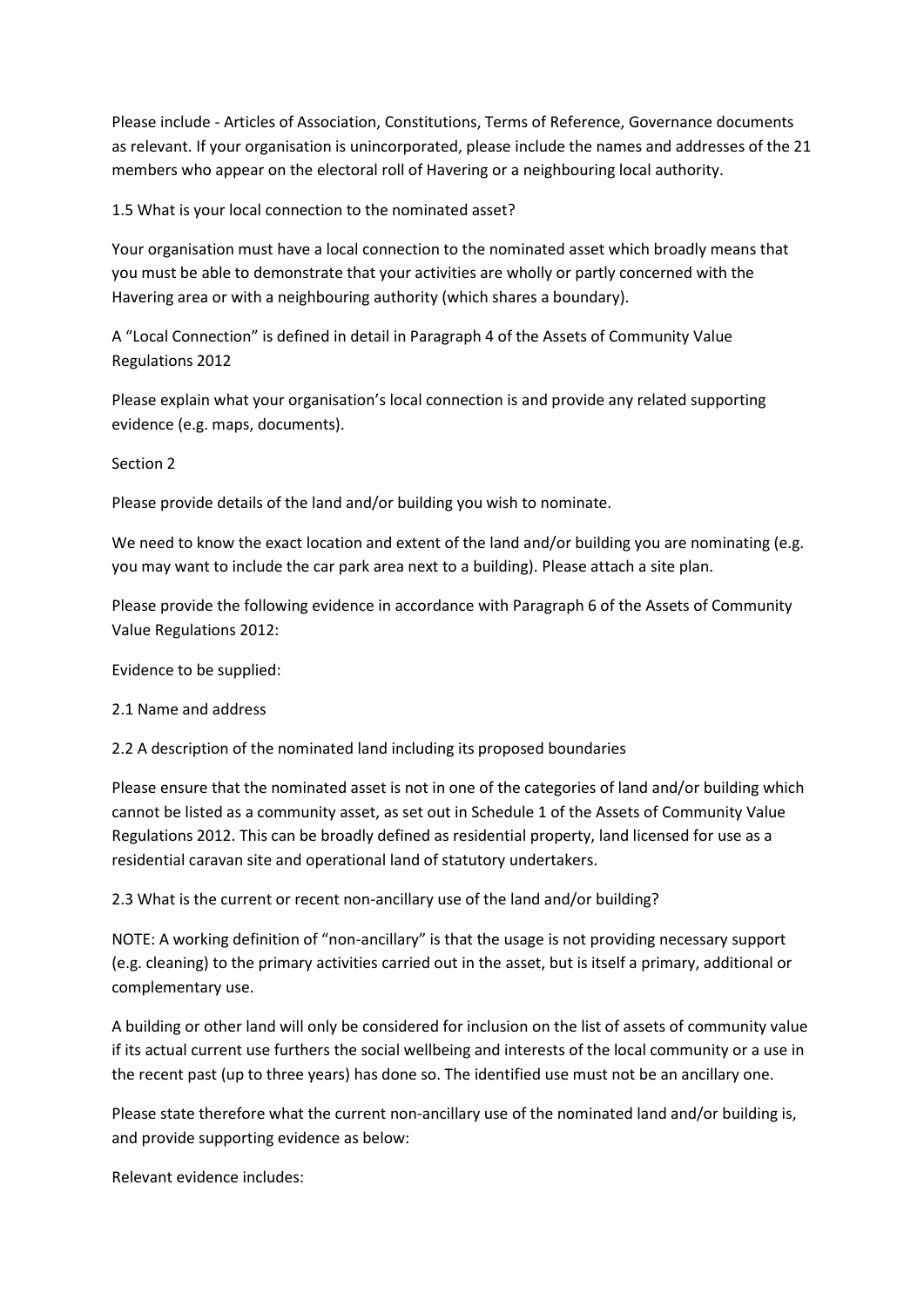- Numbers of people making use of the facility
- Calendar/session rotas for local groups
- History of use

Section 3 - Ownership and occupiers

- The names and current or last-known addresses of all those holding a freehold estate in the land
- The names and current or last-known addresses of all those holding a leasehold estate in the land
- The names of current occupants of the land

Section 4 – Evidence of Community Value

4.1 Please use this section to set out your reasons for believing that the local authority should conclude that the land is of local community value in line with Paragraph 6c of the Assets of Community Value Regulations 2012.

4.2 Please show how the current main use of the building or land furthers the social interests (which include cultural, recreational or sporting interests) or social wellbeing of the local community as a whole, and not simply the users/customers of the specific service.

An answer should reference the consequences for the local community if the usage ceases and include relevant evidence where possible:

Relevant evidence could include:

- Number of users/members/customers
- Number of volunteer hours drawn in by the facility
- Testimonials of service provided/outcomes
- Accessibility of asset
- Policies of the organisation using the asset
- Equalities impact (identifying the impact it will have on different groups in the local community)
- Involvement by the local community in running/managing it

How strongly does the local community feel the land and/or building usage furthers their social interest?

Provide evidence to show that the local community strongly feels that the nominated asset furthers their social interest which could include:

- Evidence supplied by local stakeholders to support the nomination request (e.g. surveys, petitions)
- Evidence of soundness of the process for gathering community feedback and views
- Reference to and evidence from local documents as to the importance of this asset locally
- $\bullet$  Fyidence from local ward members